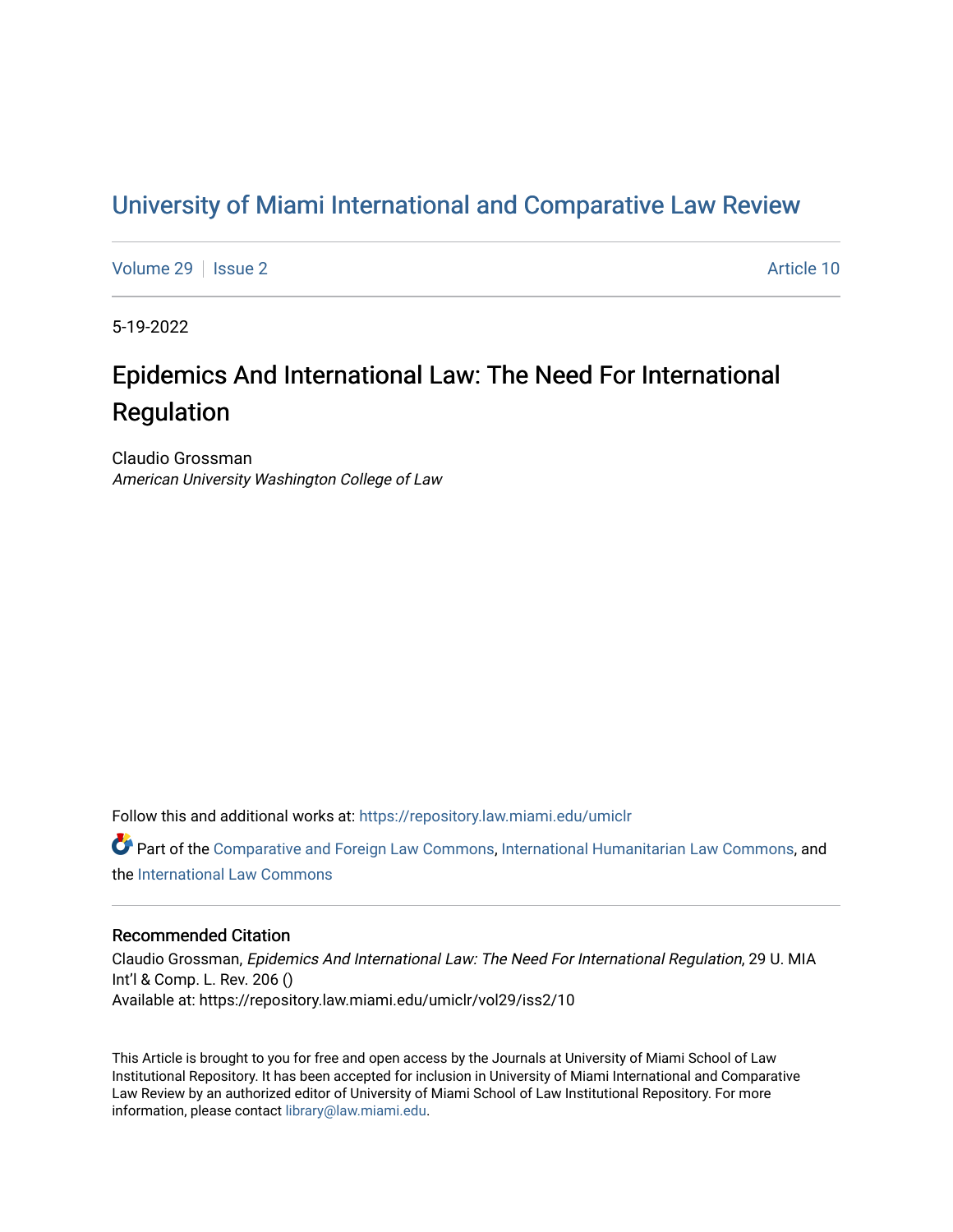## **EPIDEMICS AND INTERNATIONAL LAW: THE NEED FOR INTERNATIONAL REGULATION**

*Claudio Grossman\**

#### **INTRODUCTION**

This article presents comments by the author made to open the Miami Law Review conference on Epidemics<sup>1</sup> and International Law.<sup>2</sup> Its main purpose is to refer to the impact of COVID-19 on different norms and legal regimes, focusing mainly on the 2005 International Health Regulations (IHR), addressing areas of reform as well as the interactions of those norms with international human rights law. This will include the proposals of change for the 2005 IHR, designed to better protect vulnerable peoples in future global health crises. Some of the ideas presented in this contribution are included in a proposal that I have presented with a colleague from Sierra Leone, Professor Charles Jalloh, for consideration by the International Law Commission, on epidemics and international law. Additionally, I was appointed as a member of the Committee on Epidemics and International Law for the Institute of International Law (IDI), whose

<sup>\*</sup> Professor of Law, Dean Emeritus, and R. Geraldson Scholar for International and Humanitarian Law, American University Washington College of Law; Member of the UN International Law Commission; Member of the Institut de Droit International (IDI); former Chair of the Inter-American Commission on Human Rights (IACHR). Professor Grossman would like to thank his Research Assistant, Lena Raxter, for her contributions to this article.

 $<sup>1</sup>$  An epidemic is an infectious disease that spreads rapidly to a large number of people</sup> in different countries within a short period of time, whereas a pandemic is a nonseasonal epidemic occurring worldwide, or over a very wide area, crossing international boundaries and usually affecting a large number of people. *See Epidemic, Endemic, Pandemic: What are the Differences?*, COLUMBIA PUB. HEALTH (Feb. 19, 2021), https://www.publichealth.columbia.edu/public-health-now/news/epidemic-en demic-pandemic-what-are-differences. For the purposes of this paper, the focus will be on epidemics rather than pandemics, due to the topic of the Miami Law Review's conference.

<sup>2</sup> Some of these ideas were also presented by the author in prior conferences and papers. *See* Claudio Grossman, *Pandemics and International Law: The Need for International Action*, 24 HUM. RTS. BRIEF 130 (2021); Claudio Grossman, *Pandemics and International Law: The Need for Action [Chile]*, 36 AM. U. INT'L L. REV. 971 (2021).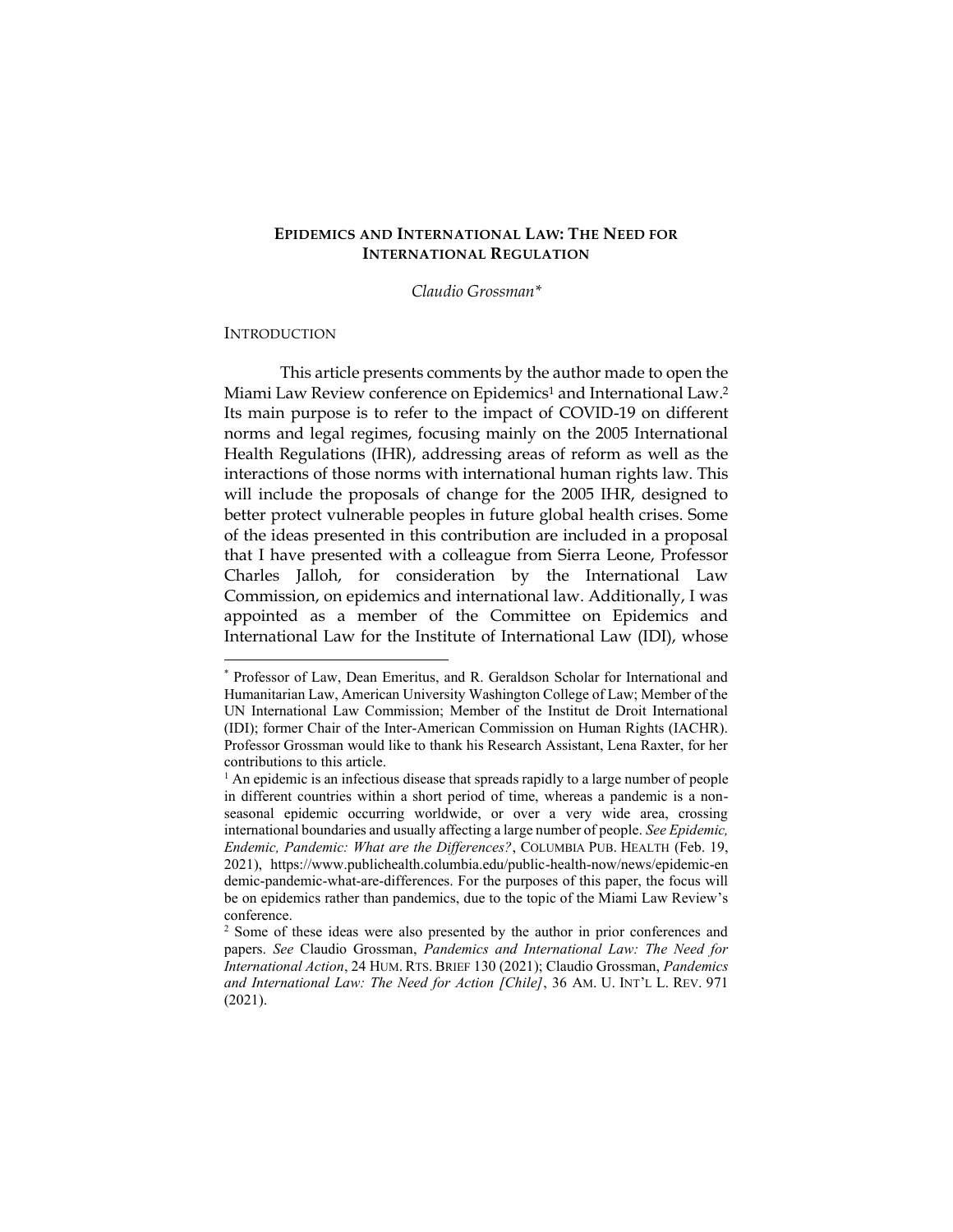rapporteur was Shinya Murase. Both his contributions and leadership, as well as the discussion in the committee, are of great influence on this topic. The exchanges in this conference, and to a certain extent captured in this publication, could have an impact in the proposal that is designed to strengthen our response before, during, and after epidemics whose impact on human life cannot be exaggerated.

#### THE IMPACT AND THE FAILURE TO PREVENT AND ACT COOPERATIVELY

COVID-19 has impacted the world as a whole by thrusting it into a grave crisis, $3$  resulting in over five million deaths so far, $4$  millions infected,<sup>5</sup> and the closure of national borders worldwide. The pandemic is inflicting tremendous economic damage and impacting everyone, in particular the most vulnerable. Considering the characteristics and responses to this catastrophic event, we could identify the following issues.

First, COVID-19 touches almost every area of human activity. Consequently, it impacts almost every area of the law: economic law, international trade and investment law, human rights law, humanitarian law, labor law, climate change, global health law, international finance, international environmental law intellectual property,<sup>6</sup> access to medicine, international sports law,<sup>7</sup> international maritime and air law,<sup>8</sup> peace and security, refugee law, and more.

<sup>3</sup> *Coronavirus (COVID-19)*, WORLD HEALTH ORG., https://www.who.int/healthtopics/coronavirus#tab=tab\_1 (last visited Feb. 1, 2021).

<sup>&</sup>lt;sup>4</sup> According to Johns Hopkins University Coronavirus Resource Center, as of Nov. 16, 2021, there have been 5,113,864 deaths from COVID-19. Ctr. for Sys. Sci. and Eng'g, COVID-19 Map, JOHNS HOPKINS UNIV.: CORONAVIRUS RES. CTR.*,* https:// coronavirus.jhu.edu/map.html (last visited Nov. 16, 2021).

<sup>5</sup> According to Johns Hopkins University Coronavirus Resource Center, as of Nov. 16, 2021, there have been 254,289,204 cases of COVID-19.

<sup>6</sup> For example, intellectual property rights may restrict the distribution of pharmaceutical products, medicine, and vaccines.

<sup>7</sup> For example, the current COVID-19 crisis has caused multiple large and small sporting events to be cancelled or postponed—including the 2020 Olympic Games.

<sup>8</sup> For example, one of the cruise ships with a high number of COVID-19 cases—the Diamond Princess—was a flag ship of the United Kingdom, but the owner was a United States Corporation. Off the coast of Japan, a passenger became sick with COVID-19; however, as a result of gaps in the existing maritime law regime, the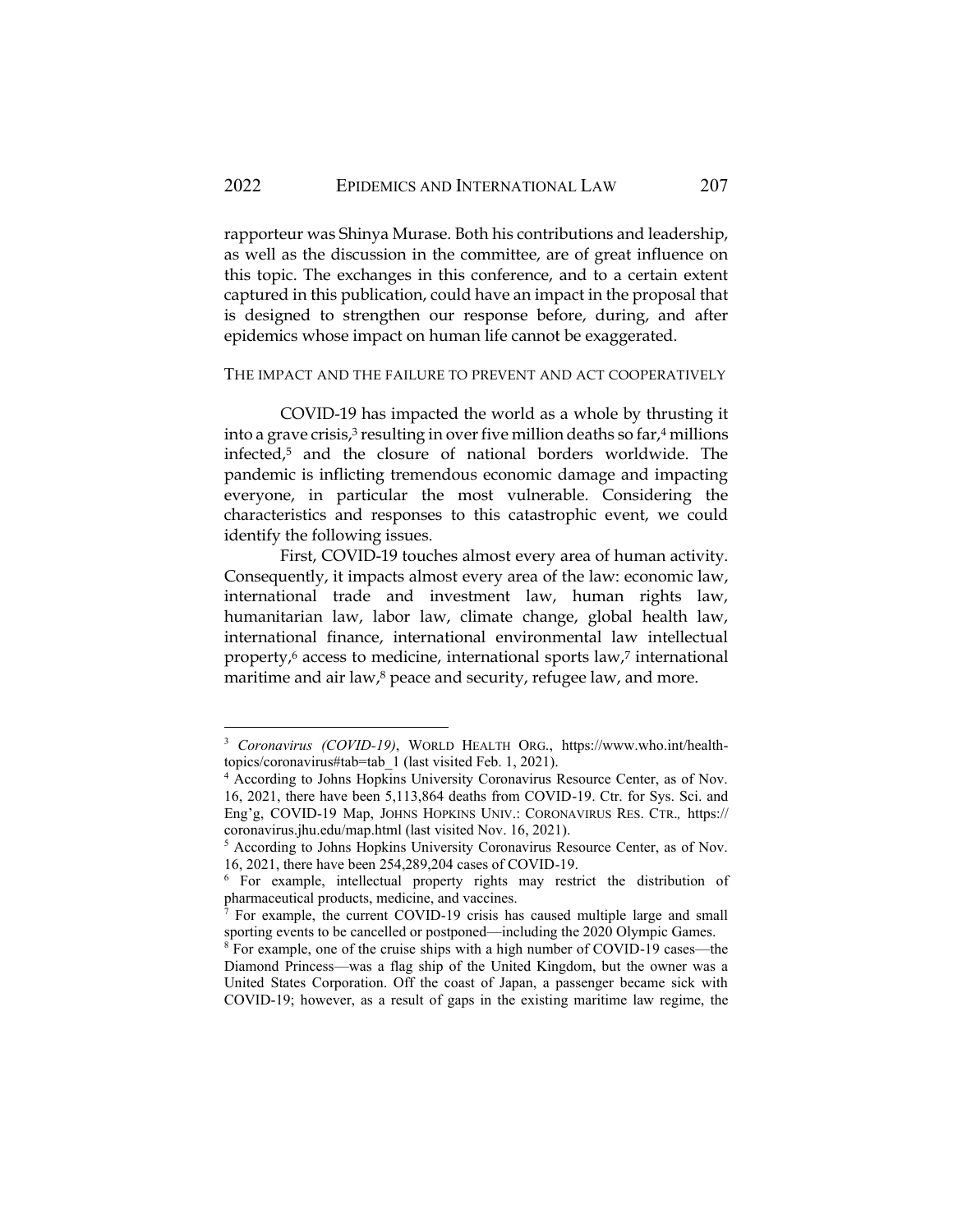Second, we do not have a single body of law regarding international cooperation that could adequately address all the issues implicated by epidemics. In that vein, and in order to avoid the fragmentation of international law, it is also important to harmonize international obligations, bearing in mind the ultimate goal of the protection of persons. Because of that goal, harmonization should not be a pretext to diminish the existing obligations in international law and international human rights law—most notably the protection of persons during emergencies.<sup>9</sup>

Third, the reaction to COVID-19 by the international community has been absolutely insufficient to cope with this scourge. This is not a matter for the past; we know that with increasing globalization and interdependence, this type of devasting event is possible again in the future.

Fourth, countries by themselves cannot properly prevent and response to epidemics. It is difficult to make a more compelling case for the need of a multilateral approach than the case of epidemics. Accordingly, it is imperative for the international community to learn from the current epidemics and adopt measures designed to develop effective preventative systems and appropriate response mechanisms when epidemics occur in the future.

Fifth, epidemics affect everyone, but they have a greater effect on less developed countries—and within each country, on the most vulnerable groups. In fact, epidemics have shown the need for the development of health infrastructure and methodologies to detect public health emergencies, as well as to ensure a certain level of access to health facilities, treatments, and health literacy. The access to health is not only an issue for developing countries as vulnerable groups also exist in developed countries and require attention and action.<sup>10</sup>

Japanese government was uncertain regarding whether it could exercise jurisdiction over the treatment of the passenger.

<sup>9</sup> *See Secretary-General Highlights COVID-19 as Pretext for Violations, in Message for Opening of Human Right's Council's Forty-Sixth Session*, U.N. Doc. SG/SM/20589 (Feb. 22, 2021).

<sup>&</sup>lt;sup>10</sup> For example, the right to health is addressed in General Comment 14 of the International Covenant on Economic, Social and Cultural Rights (PIDESC), 993 UNTS 3 (adopted 16 Dec. 1966, entered into force on 3 Jan. 1976), which applies equally to developing and developed States Parties.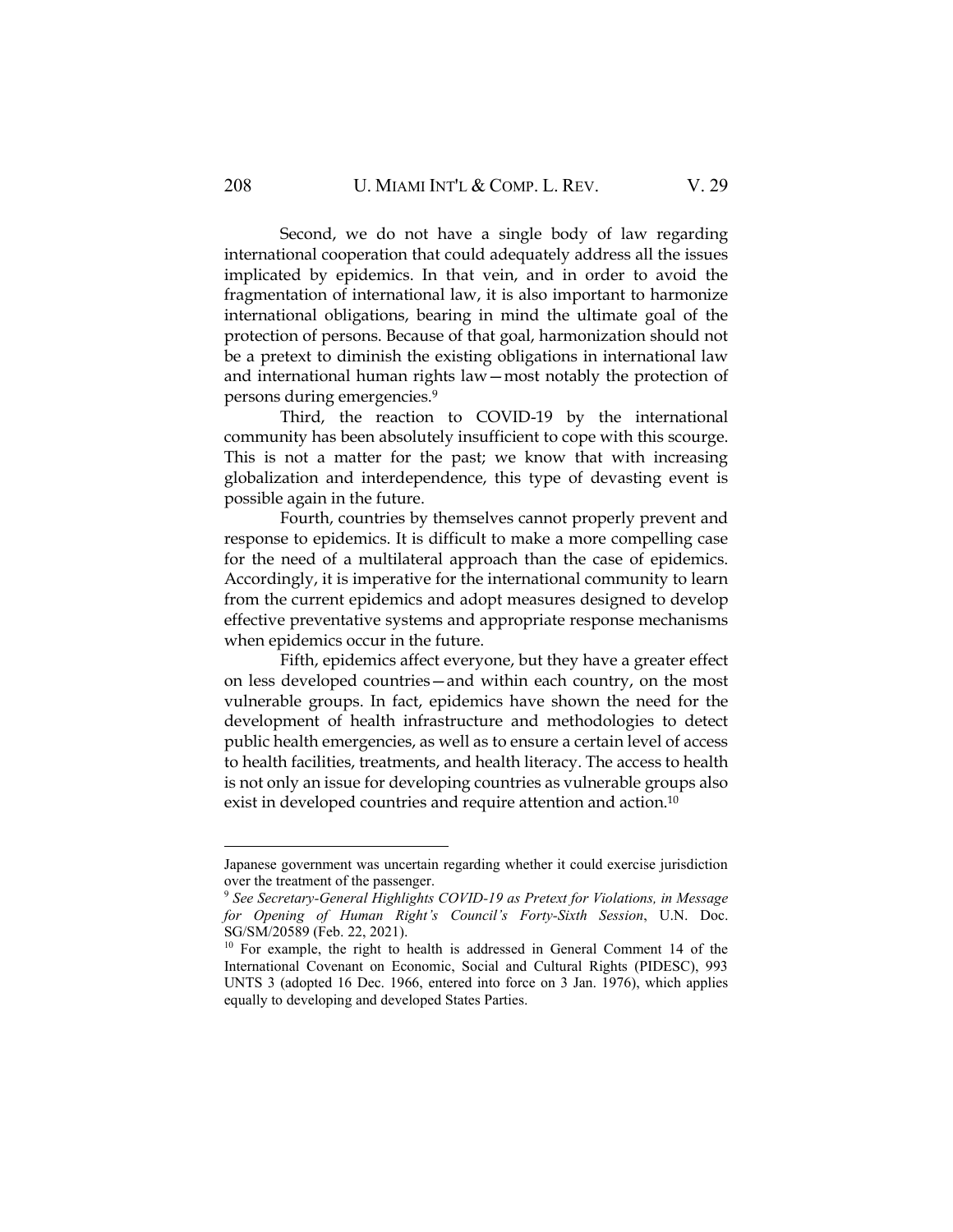Sixth, coordinating effective action by the international community as a whole is not only a question of values. International law has long recognized values that were established in the Universal Declaration on Human Rights and further developed these values through numerous treaties. Every article in those treaties provides for rights for all humans, without discrimination. However, the basis for proper action concerning epidemics is not only a question of values but also a question of *access*. If we fail to create a legal order where everyone would have access to health preventative measures, treatments and health literacy—irrespective of economic status or nationality—no one will be protected in the end.

Seventh, the current inadequate response to epidemics has shown the need to strengthen certain regulations, including the establishment of obligations that would result in responsibilities for those who violate the international legal framework. This framework should include prevention mechanisms, cooperation regimes, and measures for response before, during, and after a public health emergency.

### THE NEED TO BE EFFECTIVE AND STRENGTHEN THE CURRENT NORMATIVE FRAMEWORK

#### The existing legal framework for health matters

The first topic of essential relevance in addressing the issue of epidemics is the existing legal regime governing state responses in health matters, governed by the WHO and the 2005 International Health Regulations. Building upon the International Sanitary Regulations, the WHO created the International Health Regulations (IHR) in 1969.<sup>11</sup> Notably, the 1969 IHR provide a specific list of disease outbreaks which trigger a duty to notify the WHO. Specifically, States were required to notify the WHO whenever an outbreak of cholera, plague, yellow fever, smallpox, relapsing fever, or typhus occurred within the State's territory.<sup>12</sup> However, the SARS epidemic of 2003

<sup>11</sup> *Frequently Asked Questions of the International Health Regulations (2005)*, WHO, https://www.who.int/ihr/about/FAQ2009.pdf.

<sup>12</sup> *International Health Regulations (1969)*, WHO, https://apps.who.int/iris/bitstre am/handle/10665/96616/9241580070.pdf?sequence=1.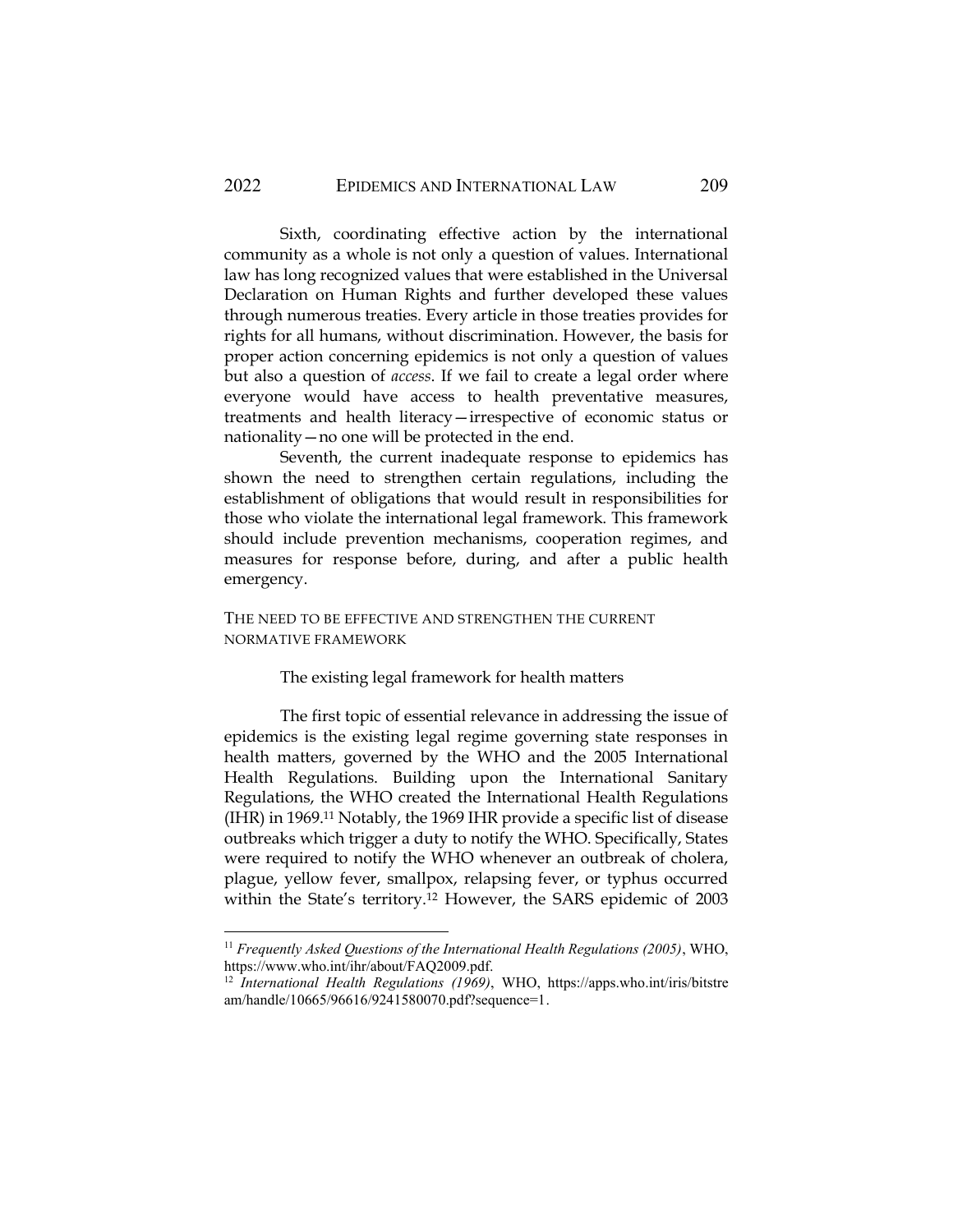called into question the effectiveness of the WHO and the IHR.<sup>13</sup> Additionally, the Chernobyl disaster showed that non-listed events, like a nuclear catastrophe, could have severe health implications, and accordingly it was necessary to not limit the reasons why international health cooperation would be required. As a result, the WHO updated the IHR in 2005.<sup>14</sup>

The 2005 IHR require that States improve international surveillance, reporting, and response mechanisms for disease outbreaks. Further, the 2005 IHR expanded the events which must be reported to the WHO. Specifically, States must report any event that: (1) has a serious public health impact; (2) is unusual or unexpected; (3) might be internationally virulent; and (4) is likely to trigger a significant right of international travel or trade restrictions.<sup>15</sup> States must appoint a National IHR Focal Point who reports to regional WHO Contact points, and at least one individual must be available at all times. The WHO may make temporary, emergency recommendations for ongoing health risks.<sup>16</sup> Moreover, the revisions create a method through which the Director-General of the WHO may obtain advice on temporary recommendations for public health emergencies from an Emergency Committee.<sup>17</sup>

The 2005 IHR adopted some innovative approaches in the realm of international law and the law of international organizations, such as: stressing the importance of human rights, creating an opt-out regime for compliance, and including the right of initiative of the Director-General. Article 3 of the 2005 IHR explicitly states that States must respect human dignity, human rights, and fundamental freedoms of persons when implemented measures to respond to global health crises.<sup>18</sup> Article 32 builds upon this, requiring States to "treat travelers with respect for their dignity, human rights and fundamental freedoms and minimize any discomfort or distress associated with

<sup>&</sup>lt;sup>13</sup> SARS was not included in the list of diseases which triggered a State duty to notify the WHO. Consequently, the 1969 IHR was criticized for limiting the duty to notify to a such a limited set of diseases.

<sup>14</sup> *International Health Regulations (2005*), WHO, U.N. Doc. WHO/CDS/EPR/ IHR/2007.1 (June 2007).

<sup>15</sup> *Id.* at annex 2.

<sup>16</sup> *Id.* at art. 15–16.

<sup>17</sup> *Id.* at art. 48–49.

<sup>18</sup> *Id.* at art. 3.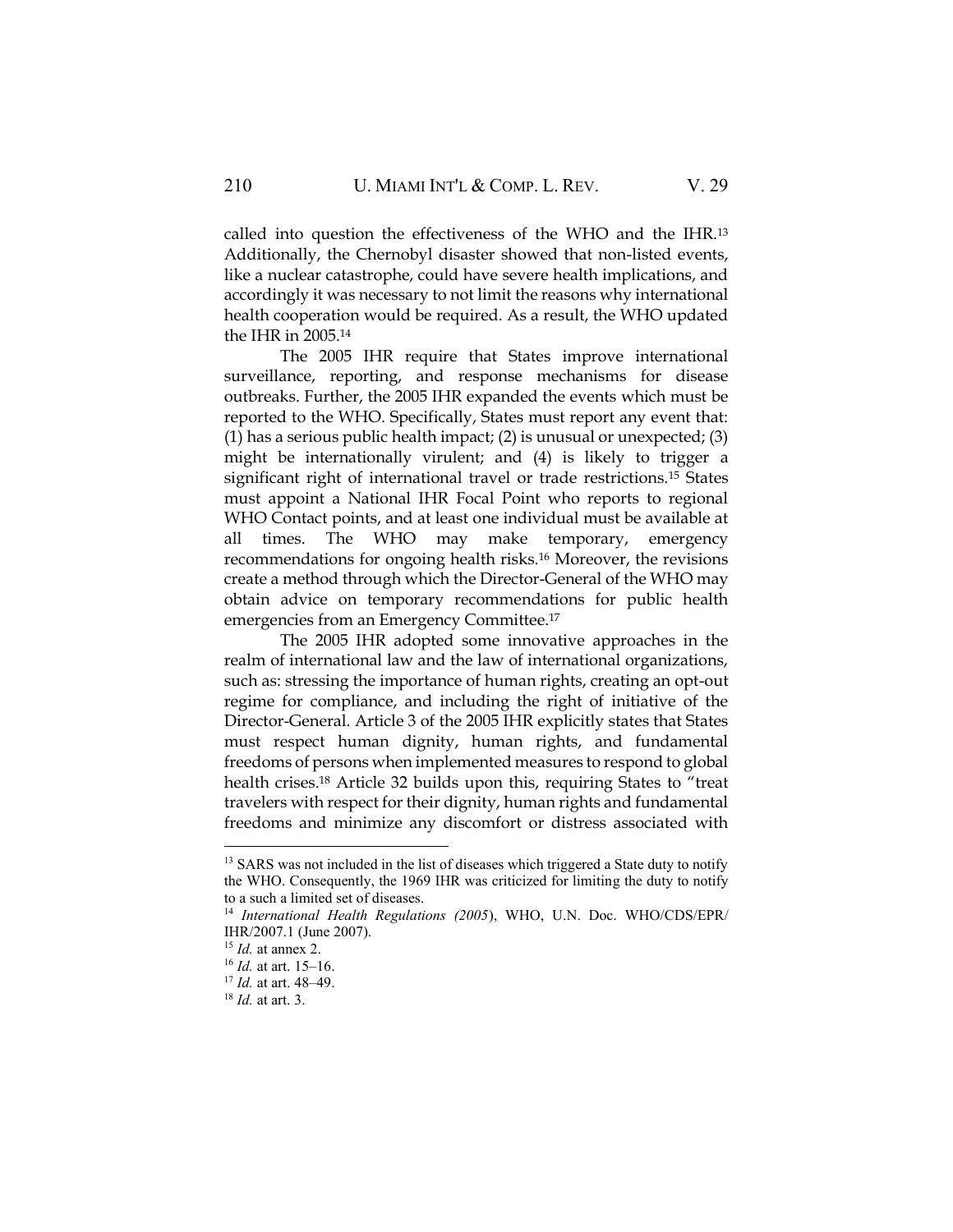such measures."<sup>19</sup> Articles 21 and 22 create an opt-out regime for compliance, wherein all Member States of the WHO are immediately bound to the regulations unless they explicitly opt out of the 2005 IHR within the time period required.<sup>20</sup> Further, Article 12 gives the Director-General of the WHO the unilateral power to declare a "public health emergency of international concern."<sup>21</sup> Because of the need for cooperation and the global nature of epidemics, any effort aimed at prevention and proper response during epidemics—and the need also to react after an epidemic has occurred—requires focusing on WHO and the 2005 IHR.

While the current legal framework is important and provides a base for further expansion of international cooperation, the experience of COVID-19 demonstrates it is insufficient, to say the least, as it does not properly require States to take every action possible to prevent global health crises or react effectively when they occur.<sup>22</sup> As the law currently exists, there are few state obligations, $23$  fewer enforcement mechanisms for ensuring compliance with these obligations, and no liability for the violation. Consequently, international law must clarify the questions of international responsibility and indicate what acts or omissions should be considered internationally wrongful acts. Additionally, the role of civil society that has proven so effective—association of scientists, journalists, non-governmental organizations—is not sufficiently protected. Further, due to the globalized nature of our current world, access to vaccines, medicines, and treatments worldwide are necessary to ensure global health, as well as the special protection required for vulnerable groups. At this moment, access to vaccines is not guaranteed. Needless to say, establishing international solidarity in this matter will not be easy, but certainly the current experience requires further international cooperation to deal with such a

<sup>19</sup> *Id.* at art. 32.

<sup>20</sup> *Id.* at art. 21–22.

<sup>21</sup> *Id.* at art. 12.

<sup>22</sup> *See* Benjamin Mueller & Matina Stevis-Gridneff, *E.U. and U.K. Fighting Over Scarce Vaccines*, N.Y. TIMES (Jan. 27, 2021), https://www.nytimes.com/2021/01/27/ world/europe/eu-uk-covid-vaccine.html.

<sup>&</sup>lt;sup>23</sup> Under the current system, affected States must implement necessary measures, and seek necessary external assistance, to prevent the spread of disease.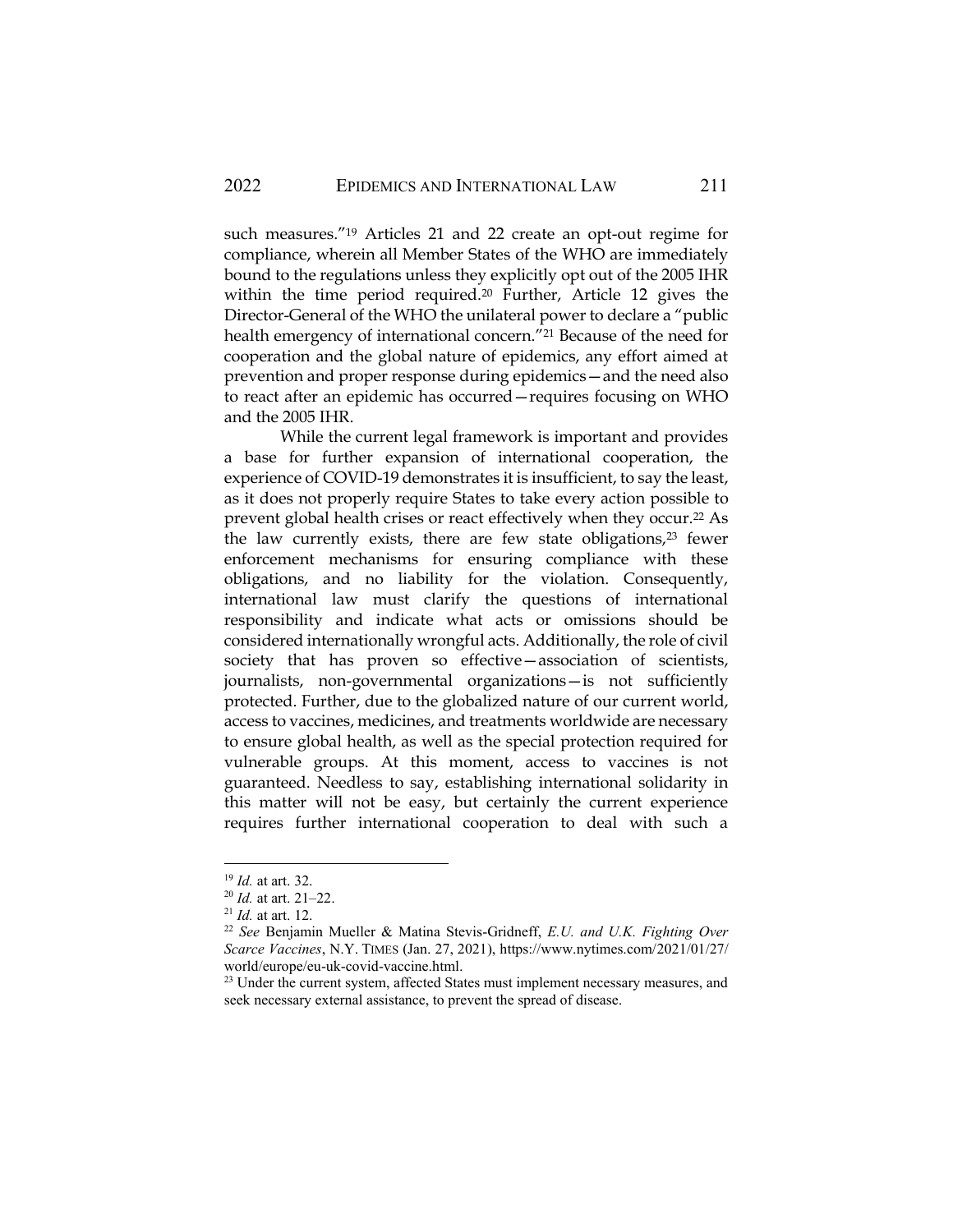"shortcoming" in the international legal framework, and at the same time prepare us for future catastrophic events of this type.

The international community needs to further explore and adopt measures regarding what can happen before, during, and after an epidemic. The strengthening of relevant international organizations' ability to operate in a multilateral framework is essential so that they could be more effective in accomplishing their tasks.<sup>24</sup> It is imperative to also strengthen capacity building, so that all States can adopt measures designed prepare them for global health crises.<sup>25</sup> Moreover, the international community needs to explore further the role of friendly settlement of disputes, in case of the alleged breach of international obligations to face epidemics, and should seek more clarity about obligations of the States and international organizations—including special measures to ensure nondiscrimination, the protection of vulnerable groups, and so forth.<sup>26</sup>

Lastly, the IHR focuses, as a fundamental basis, on the need to avoid the spread of diseases. While this continues to be valid, it seems that in light of the current experience concerning epidemics, a change in approach is required, namely the global prevention of diseases. We need a concept based not only on reaction against a disease that started and could reach our shores but on positive, preventative measures such as exchange of information, health literacy, and access to and distribution of vaccines. It is not just about preventing the spread of the diseases; it is also about the prevention of the disease in the first place. This requires comprehensive, holistic action with the idea of permanent care. This change of approach would also include the need to strengthen constant supervision. For example, the supervision of labs, as exemplified by the Nagoya protocol. We need to expand the idea of supervision of labs, even before the idea of disease explodes.

 $24$  For example, it is essential to strengthen the obligations to define and report health crises early on—i.e., early warning systems. Equally, there are serious issues of protecting supply chains during epidemics and pandemics, to mention a few relevant topics that are already known by the international community.

<sup>25</sup> *See* Matiangai Sirleaf, *Capacity-Building, International Cooperation, and COVID-19*, ASIL (July 9, 2020), https://www.asil.org/insights/volume/24/issue/17/capacitybuilding-international-cooperation-and-covid-19.

<sup>26</sup> *See* Peter Tzeng, *Taking China to the International Court of Justice over COVID-19*, EJIL: TALK! (Apr. 2, 2020), https://www.ejiltalk.org/taking-china-to-the-interna tional-court-of-justice-over-covid-19.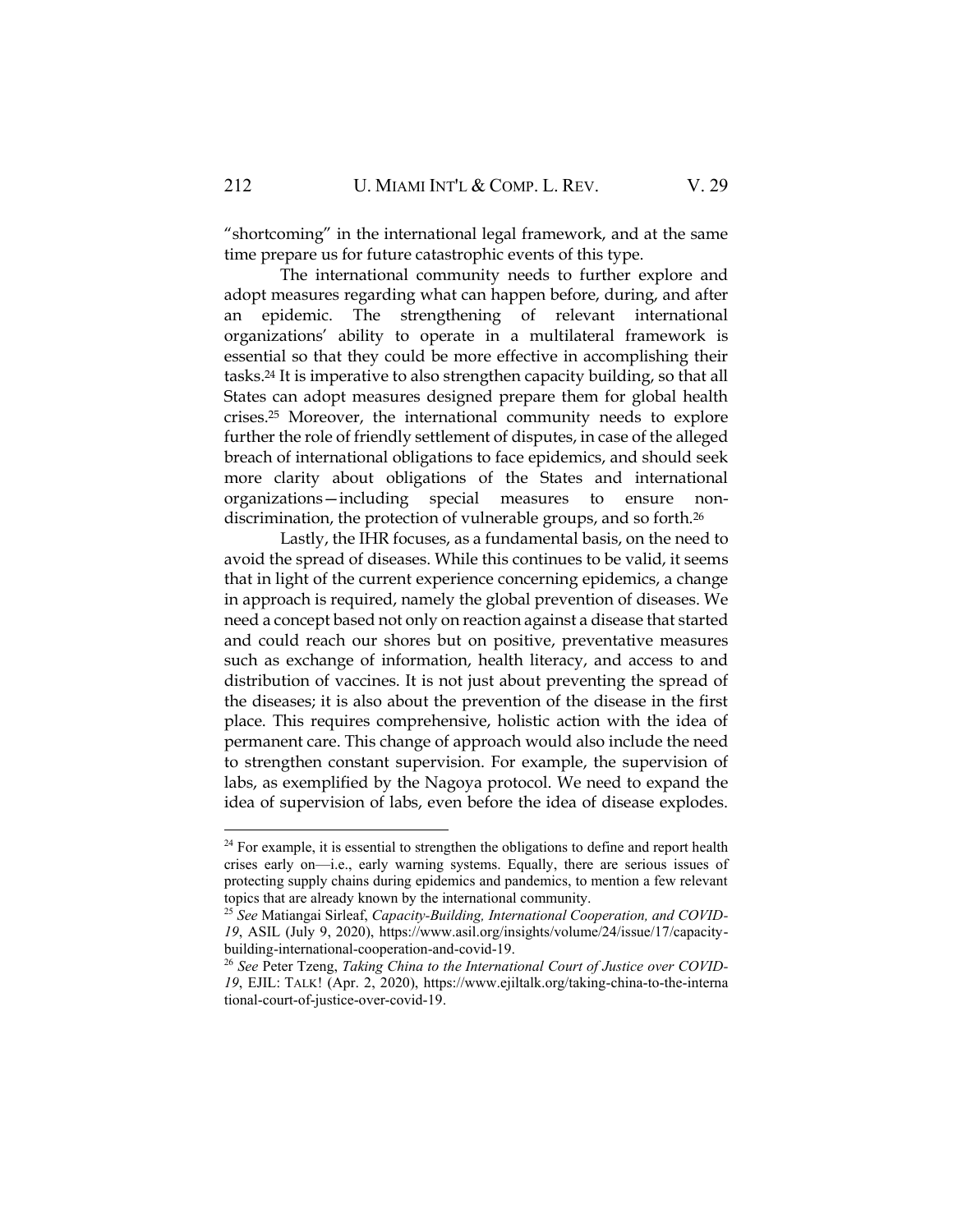The current epidemic has revealed dramatically the importance of comprehensive actions designed to share information about pathogens.

#### Strengthening human rights during Epidemics

The second topic of essential relevance in dealing with epidemics is human rights. Sometimes these matters are restricted to abstract technical terms—for example, health literacy and access to technology. These are certainly important topics, but it is also imperative to understand that addressing the issue of epidemics requires a more fully person-centered approach. The ultimate purpose of the legal regime concerning epidemics is the protection of human beings and the society at large, and this should be explicitly stated. Based on the impact of epidemics and pandemics, it is not enough to solely address the role of states as institutions that, from the point of view of human rights, should abstain from specific actions—e.g., torture, killing, interference with freedom of religion, interference with freedom of speech, and so on. Certainly, these are important rights, but it is essential to guarantee the exercise of these rights as well as the ability of individuals to have access to health education, vaccines, and healthcare. This requires action by states and the international community as a whole that is not dominated by the word "don't" but the word "do." For example, it is not enough to say: "Don't discriminate against women." Rather, during an epidemic such as this, States must be told: "*Do* protect women from domestic violence."

Already in international law and human rights law we see important developments that are relevant for epidemics. For example, these regulations include strict compliance with the legal criteria to declare an emergency situation; recognition that some rights are absolute and cannot be derogated, even in an emergency situation; and the suspension of other human rights require compliance with the principles of proportionality, necessity, and *the principle of nondiscrimination*. Non-discrimination requires affirmative and positive action in order to be realized. The regulations on emergencies are included in both regional and universal treaties, such as article 4 of the International Covenant on Civil and Political Rights (ICCPR), article 27 of the American Convention, article 12 of the African Charter of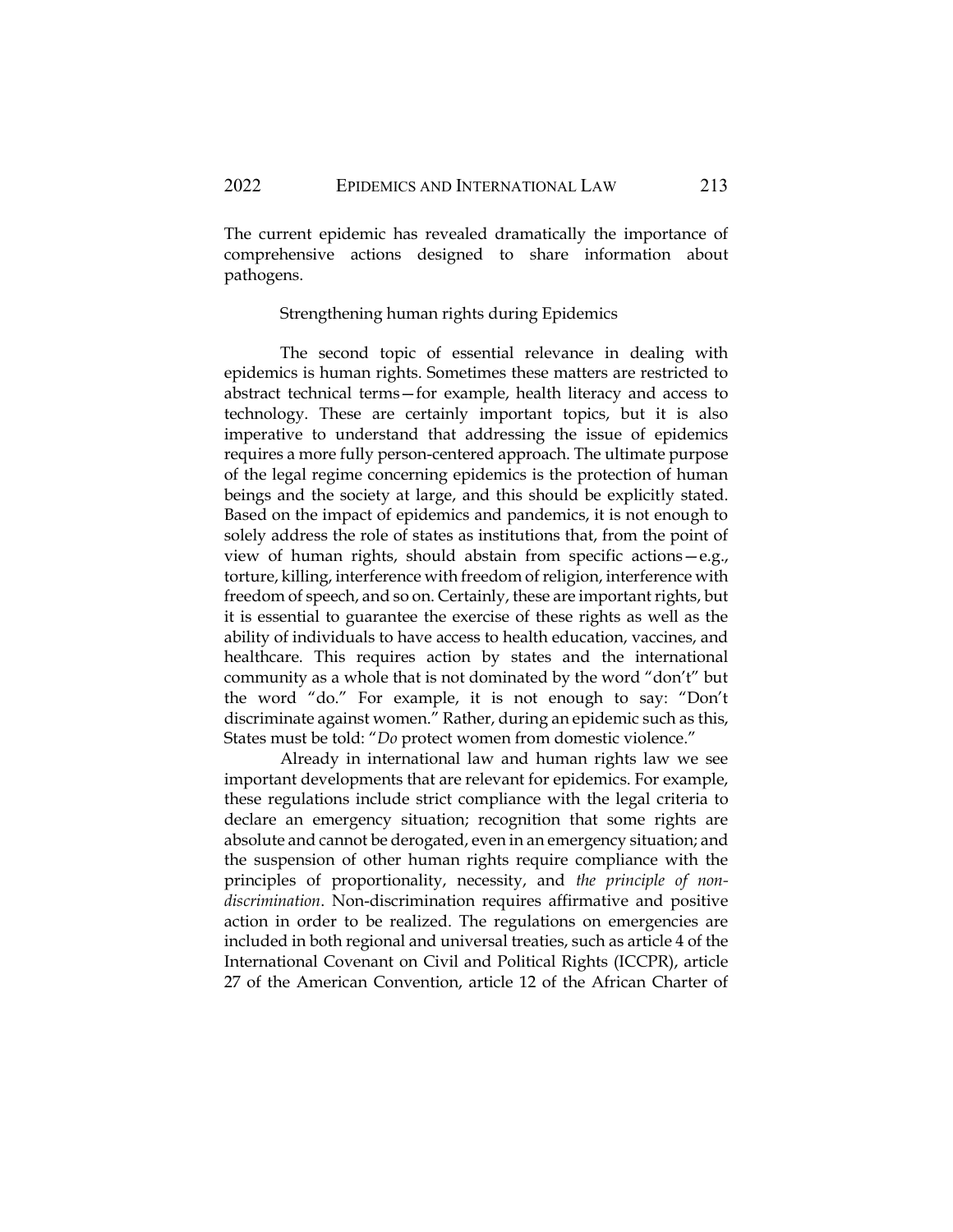Human and People's Rights, and article 15 of the European Convention.

Moreover, the UN Covenant of Economic, Social and Cultural Rights (CESCR) establishes additional norms that apply in cases of emergencies, including epidemics. General Comment No. 14<sup>27</sup> of the CESCR elaborates on specific obligations which, at a minimum, offer persuasive legal arguments on the scope of State's obligations. Paragraphs 34,<sup>28</sup> 35,<sup>29</sup> 36,<sup>30</sup> and 37<sup>31</sup> are of great relevance to global health emergencies as they set the specific legal obligations of States concerning the right to health, reflecting treaty and customary international law obligations.

The important paragraphs of General Comment No. 14 are currently in the process of further development by judicial adjudication. In that respect, the case of *Cuscul Piraveal et al v. Guatemala*<sup>32</sup> addresses the right to health in the HIV/AIDS epidemic. In that case, forty-nine individuals—fifteen of which died while the

<sup>27</sup> International Covenant on Economic, Social and Cultural Rights (ICESCR), *opened for signature* Dec. 16, 1966, 993 U.N.T.S. 3 (entered into force Jan. 3, 1976) (the right to health is addressed in General Comment 14).

<sup>28</sup> *Id.* at ¶ 34 (sets the obligation of States to respect the right to health and provides situations in which this obligation would arise. For example, States must "refrain [] from denying or limiting equal access for all persons . . . to preventive, curative and palliative health services; [and] abstain [] from enforcing discriminatory practices as a State policy").

<sup>&</sup>lt;sup>29</sup> *Id.* at **[35** (sets the obligation of States to protect, which include the adoption of legislation, or other such measures, which would ensure equal access to health care and health-related services – including creating regulation for the health sector to ensure it is equally accessible to all).

<sup>&</sup>lt;sup>30</sup> *Id.* at ¶ 36 (sets the obligation of States to fulfil, which means States parties must "give sufficient recognition to the right to health in the national political and legal systems, preferably by way of legislative implementation, and to adopt a national health policy with a detailed plan for realizing the right to health").

<sup>&</sup>lt;sup>31</sup> *Id.* at  $\int$  37 (sets the obligation of States to fulfil (facilitate) by taking "positive measures that enable and assist individuals and communities to enjoy the right to health." Further, States are required to fulfil (provide) "a specific right contained in the Covenant when individuals or a group are unable, for reasons beyond their control, to realize that right themselves by the means at their disposal." Lastly, States are required to fulfil (promote) the right to health by "undertak[ing] actions that create, maintain and restore the health of the population").

<sup>32</sup> *Cuscul Piraveal et al v. Guatemala*, Preliminary Objection, Merits, Reparations, and Costs, Judgement, Inter-Am. Ct. H.R. (ser. C) No. 359 (Aug. 23, 2018).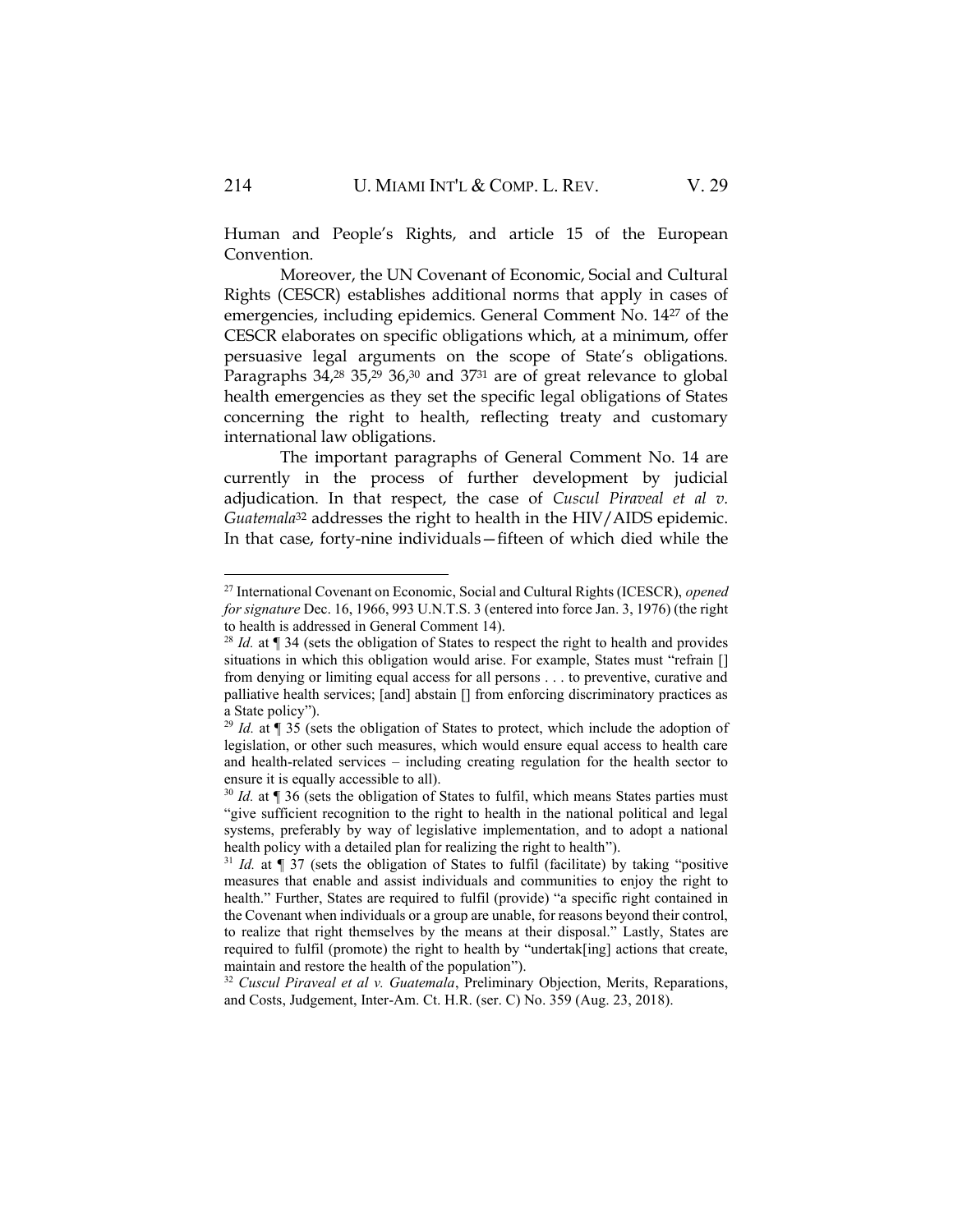case was being examined—brought the case to the Court alleging that Guatemala violated their right to health by providing inadequate access to healthcare for HIV/AIDS.<sup>33</sup> The Inter-American Court agreed, and ruled that, because of the inadequate treatment available for HIV/AIDS victims, the Guatemalan government violated the victims' rights to health, personal integrity, life, and judicial protection as persons living with HIV/AIDS. Further, the Court affirmed that Article 26 of the American Convention creates the right to health as an autonomous right which requires a State to provide permanent, quality treatment.<sup>34</sup>

Other important human rights norms at stake are the role of scientists and the free press during COVID. The IHR mentions these two groups, but the language needs to be strengthened. As we have seen in the current pandemic, the role of scientists has been crucial to provide guidance to the authorities and to keep the public informed.<sup>35</sup> This role could be strengthened further by establishing, for example, the importance of scientific organizations cooperating with one another even more. However, scientists have not been the only ones in the realm of civil society that have played a crucial role. The contributions of journalists and the importance of the freedom of expression and freedom of the press are also essential and should be explicitly acknowledged. Already, article 3 of the 2005 IHR provides a good basis for this as it specifically states that, when implementing the measures proscribed by the 2005 IHR, States must respect the dignity of human rights and fundamental freedoms of persons.<sup>36</sup> Freedom of expression is an essential component of that dignity.

An essential component of the protection of human rights has been the right of individuals themselves to take action at the international level to protect their rights when the internal mechanisms are not accessible or irrelevant. Accordingly, any effective system to confront epidemics would develop mechanisms for individuals to present complaints if, in their opinion, their rights have been violated. Currently, this is possible only on the basis of human rights commissions and courts; however, it is important to also

 $33$  *Id.* at  $\P$  1.

<sup>34</sup> *Id.* at ¶ 107.

<sup>35</sup> *International Health Regulations (2005)*, *supra* note 15, at art. 43.

<sup>36</sup> *Id.* at art. 3.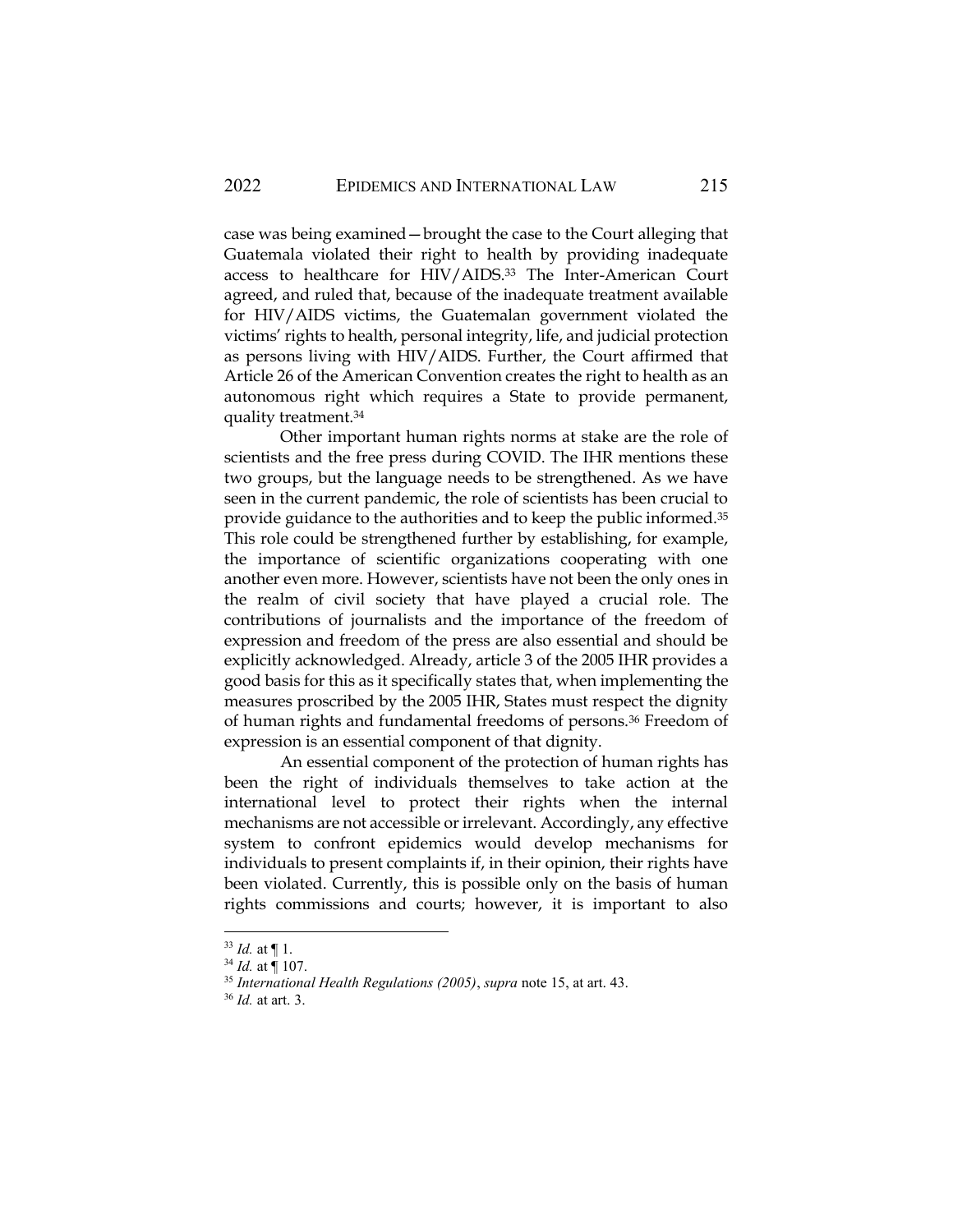consider further strengthening the role of individuals in the mechanism and procedures established by the WHO.

Finally, there is a need for effective mechanisms to ensure compliance with health obligations—including liability for violations of these obligations—and procedures for the settlement of disputes. As it is obviously the case in every field of law, the possibility for disputes concerning the scope and applicability of obligations is always present. Accordingly, in the absence of an effective solution for the settlement of disputes, disputes will linger that affect compliance with international law.

#### FUTURE ACTION OF THE INTERNATIONAL LAW COMMISSION

International law is not only about good intentions. Without proper leadership, whose absence we have witnessed throughout the pandemic, we will fail to see the common interest that all States and the international community have in the prevention of epidemics, and we will be only waiting for the next common disaster to occur.

Achieving an effective legal regime designed to prevent and react effectively against global health crises is a complex matter considering the issues at stake, including the vast array of areas of the law that are impacted by global health crises, and the variety of legal regimes and institutions existing. Such an undertaking requires thorough study, cooperation, and the adoption of consensual proposals that could lead to their acceptance by the international community as a whole.<sup>37</sup> The IDI has done a superb job in addressing this subject, conducting a thorough study in a short time. It is a valuable contribution that can influence current attempts to create a legal framework to deal with the subject. If those attempts do not have a result, a possibility to consider is resorting to the International Law Commission (ILC).

The ILC's composition—i.e., its different legal cultural and equitable geographic distribution, its ability to interact with States, and its flexibility to coordinate with States in terms of its final product,

<sup>37</sup> *See* Sean D. Murphy, *Concluding Remarks by Sean D. Murphy*, in SEVENTY YEARS OF THE INT'L LAW COMM'N 277–83 (2021).